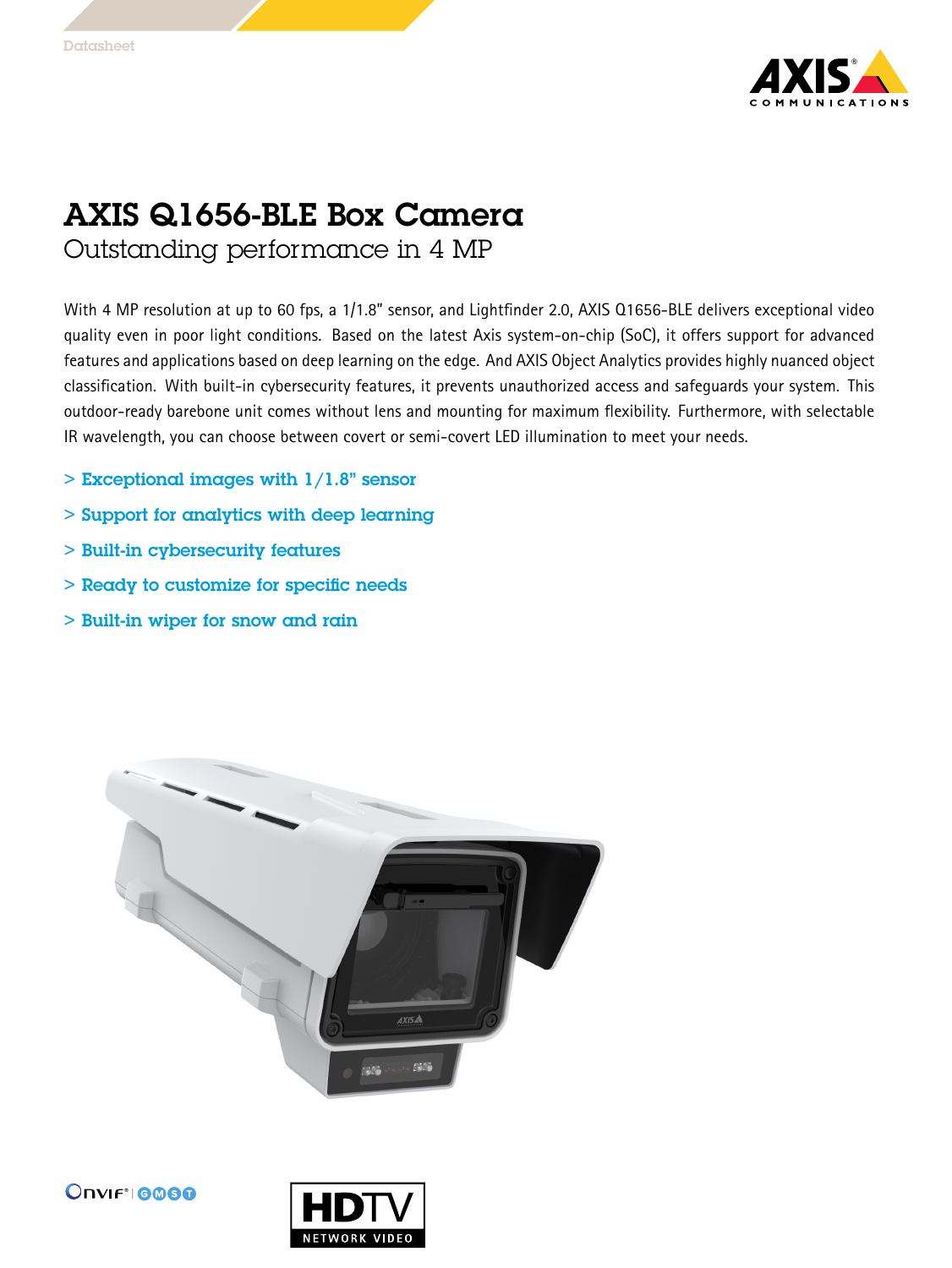## AXIS Q1656-BLE Box Camera

| Camera                                  |                                                                                                                                                                                                                                                                                                                                                                                                 |                                                                           | ONVIF® Profile G, ONVIF® Profile M, ONVIF® Profile S, and                                                                                                                                                                                                                                                                                                                               |  |
|-----------------------------------------|-------------------------------------------------------------------------------------------------------------------------------------------------------------------------------------------------------------------------------------------------------------------------------------------------------------------------------------------------------------------------------------------------|---------------------------------------------------------------------------|-----------------------------------------------------------------------------------------------------------------------------------------------------------------------------------------------------------------------------------------------------------------------------------------------------------------------------------------------------------------------------------------|--|
| Image sensor                            | 1/1.8" progressive scan RGB CMOS                                                                                                                                                                                                                                                                                                                                                                |                                                                           | ONVIF <sup>®</sup> Profile T, specification at onvif.org                                                                                                                                                                                                                                                                                                                                |  |
| Day and night                           | Automatically removable infrared-cut filter                                                                                                                                                                                                                                                                                                                                                     | Onscreen<br>Electronic image stabilization<br>controls<br>Day/night shift |                                                                                                                                                                                                                                                                                                                                                                                         |  |
| Minimum<br>illumination                 | 4 MP 25/30 fps with Forensic WDR and Lightfinder 2.0<br>Color: 0.05 lux at 50 IRE, F1.5<br>B/W: 0.01 lux at 50 IRE, F1.5<br>4 MP 50/60 fps with Lightfinder 2.0<br>Color: 0.1 lux at 50 IRE, F1.5<br>B/W: 0.02 lux at 50 IRE, F1.5<br>4 MP 25/30 fps with Forensic WDR and Lightfinder 2.0<br>Color: 0.02 lux at 50 IRE, F0.9<br>B/W: 0.004 lux at 50 IRE, F0.9                                 |                                                                           | Defogging<br>Wide dynamic range<br>Video streaming indicator<br>IR illumination<br>Timed wiper<br>Wiper<br>Heater<br><b>Event conditions</b> Analytics, external input, supervised external input, edge storage                                                                                                                                                                         |  |
| Shutter speed                           | Lens not included<br>0 lux with IR illumination on<br>$1/47500$ s to 1 s                                                                                                                                                                                                                                                                                                                        |                                                                           | events, virtual inputs through API<br>Audio: audio detection<br>Device status: above operating temperature, above or below<br>operating temperature, below operating temperature, IP address<br>removed, network lost, new IP address, shock detected, storage                                                                                                                          |  |
| System on chip (SoC)                    |                                                                                                                                                                                                                                                                                                                                                                                                 |                                                                           |                                                                                                                                                                                                                                                                                                                                                                                         |  |
| Model                                   | ARTPEC-8                                                                                                                                                                                                                                                                                                                                                                                        |                                                                           | failure, system ready, within operating temperature, casing open                                                                                                                                                                                                                                                                                                                        |  |
| Memory                                  | 2048 MB RAM, 8194 MB Flash                                                                                                                                                                                                                                                                                                                                                                      |                                                                           | Edge storage: recording ongoing, storage disruption<br>I/O: digital input, manual trigger, virtual input                                                                                                                                                                                                                                                                                |  |
| Compute                                 | Deep learning processing unit (DLPU)                                                                                                                                                                                                                                                                                                                                                            |                                                                           | PTZ: PTZ malfunctioning, PTZ movement, PTZ preset position                                                                                                                                                                                                                                                                                                                              |  |
| capabilities                            |                                                                                                                                                                                                                                                                                                                                                                                                 | reached, PTZ ready<br>Scheduled and recurring: scheduled event            |                                                                                                                                                                                                                                                                                                                                                                                         |  |
| Video                                   |                                                                                                                                                                                                                                                                                                                                                                                                 |                                                                           | Video: live stream open                                                                                                                                                                                                                                                                                                                                                                 |  |
| Video<br>compression                    | H.264 (MPEG-4 Part 10/AVC) Baseline, Main and High Profiles<br>H.265 (MPEG-H Part 2/HEVC) Main Profile<br>Motion JPEG                                                                                                                                                                                                                                                                           | <b>Event actions</b>                                                      | Record video: SD card and network share<br>Upload of images or video clips: FTP, SFTP, HTTP, HTTPS, network<br>share and email<br>Pre- and post-alarm video or image buffering for recording or<br>upload<br>Notification: email, HTTP, HTTPS, TCP and SNMP trap<br>PTZ: PTZ preset, start/stop quard tour<br>Overlay text, external output activation, play audio clip, zoom<br>preset |  |
| Resolution                              | 16:9 2688x1512 Quad HD to 160x90<br>4:3 2016x1512 to 160x120                                                                                                                                                                                                                                                                                                                                    |                                                                           |                                                                                                                                                                                                                                                                                                                                                                                         |  |
| Frame rate                              | No WDR: Up to 60/50 fps (60/50 Hz) in all resolutions<br>WDR: Up to 30/25 fps (60/50 Hz) in all resolutions                                                                                                                                                                                                                                                                                     |                                                                           |                                                                                                                                                                                                                                                                                                                                                                                         |  |
| Video streaming                         | Multiple, individually configurable streams in H.264, H.265 and<br><b>Motion JPEG</b>                                                                                                                                                                                                                                                                                                           | Data streaming                                                            | Event data                                                                                                                                                                                                                                                                                                                                                                              |  |
|                                         | Axis Zipstream technology in H.264 and H.265                                                                                                                                                                                                                                                                                                                                                    | Built-in                                                                  | Remote back focus, leveling assistant, pixel counter                                                                                                                                                                                                                                                                                                                                    |  |
|                                         | Controllable frame rate and bandwidth<br>VBR/ABR/MBR H.264/H.265                                                                                                                                                                                                                                                                                                                                | installation aids                                                         | i-CS lens: Remote zoom and focus                                                                                                                                                                                                                                                                                                                                                        |  |
|                                         | Video streaming indicator                                                                                                                                                                                                                                                                                                                                                                       | Analytics                                                                 |                                                                                                                                                                                                                                                                                                                                                                                         |  |
| Multi-view<br>streaming                 | Up to 8 individually cropped out view areas                                                                                                                                                                                                                                                                                                                                                     | <b>AXIS Object</b><br>Analytics                                           | Object classes: humans, vehicles (types: cars, buses, trucks,<br>bikes)                                                                                                                                                                                                                                                                                                                 |  |
| Image settings                          | Saturation, contrast, brightness, Forensic WDR: Up to 120 dB<br>depending on scene, white balance, day/night threshold, tone<br>mapping, exposure mode, exposure zones, defogging, barrel<br>distortion correction, electronic image stabilization, compression,<br>rotation: 0°, 90°, 180°, 270° including Corridor Format,<br>mirroring, dynamic text and image overlay, polygon privacy mask |                                                                           | Trigger conditions: line crossing, object in area<br>Up to 10 scenarios<br>Metadata visualized with color-coded bounding boxes<br>Polygon include/exclude areas<br>Perspective configuration<br><b>ONVIF Motion Alarm event</b>                                                                                                                                                         |  |
| Pan/Tilt/Zoom                           | Digital PTZ, 2.5x optical zoom, preset positions<br>Uploadable PTZ driver (Pelco D pre-installed)                                                                                                                                                                                                                                                                                               | <b>Applications</b>                                                       | Included<br><b>AXIS Object Analytics</b><br><b>AXIS Video Motion Detection</b>                                                                                                                                                                                                                                                                                                          |  |
| Audio                                   |                                                                                                                                                                                                                                                                                                                                                                                                 |                                                                           | Supported                                                                                                                                                                                                                                                                                                                                                                               |  |
| Audio streaming                         | Two-way, full duplex<br>Noise reduction                                                                                                                                                                                                                                                                                                                                                         |                                                                           | Support for AXIS Camera Application Platform enabling<br>installation of third-party applications, see axis.com/acap                                                                                                                                                                                                                                                                    |  |
| Audio encoding                          | 24bit LPCM, AAC-LC 8/16/32/48 kHz, G.711 PCM 8 kHz, G.726                                                                                                                                                                                                                                                                                                                                       | General                                                                   |                                                                                                                                                                                                                                                                                                                                                                                         |  |
|                                         | ADPCM 8 kHz, Opus 8/16/48 kHz                                                                                                                                                                                                                                                                                                                                                                   | Casing                                                                    | IP66-, IP67-, and NEMA 4X-rated, IK10 impact-resistant                                                                                                                                                                                                                                                                                                                                  |  |
| Audio                                   | Configurable bit rate<br>External microphone input or line input, line output, ring power,                                                                                                                                                                                                                                                                                                      |                                                                           | aluminum enclosure with integrated dehumidifying membrane<br>IK08 impact-resistant glass front window with wiper                                                                                                                                                                                                                                                                        |  |
| input/output                            | digital audio input, automatic gain control                                                                                                                                                                                                                                                                                                                                                     |                                                                           | weathershield with black anti-glare coating<br>Color: white NCS S 1002-B                                                                                                                                                                                                                                                                                                                |  |
| <b>Network</b>                          |                                                                                                                                                                                                                                                                                                                                                                                                 |                                                                           | For repainting instructions, go to the product's support                                                                                                                                                                                                                                                                                                                                |  |
| Security                                | Password protection, IP address filtering, HTTPS <sup>a</sup> encryption,<br>IEEE 802.1x (EAP-TLS) <sup>a</sup> network access control, digest                                                                                                                                                                                                                                                  |                                                                           | page. For information about the impact on warranty, go to<br>axis.com/warranty-implication-when-repainting.                                                                                                                                                                                                                                                                             |  |
|                                         | authentication, user access log, centralized certificate                                                                                                                                                                                                                                                                                                                                        | Sustainability                                                            |                                                                                                                                                                                                                                                                                                                                                                                         |  |
|                                         | management, brute force delay protection, signed firmware,<br>secure boot, protection of cryptographic keys with FIPS 140-2                                                                                                                                                                                                                                                                     | Power                                                                     | Power over Ethernet (PoE) IEEE 802.3af/802.3at Type 2 Class 4                                                                                                                                                                                                                                                                                                                           |  |
|                                         | certified TPM 2.0 module, Axis Edge Vault with Axis device ID                                                                                                                                                                                                                                                                                                                                   |                                                                           | Typical 11.8 W, max 12.95 W                                                                                                                                                                                                                                                                                                                                                             |  |
| Supported                               | IPv4, IPv6 USGv6, HTTP, HTTPS <sup>a</sup> , HTTP/2, TLS <sup>a</sup> , QoS Layer 3<br>DiffServ, FTP, SFTP, CIFS/SMB, SMTP, Bonjour, UPnP®, SNMP<br>v1/v2c/v3 (MIB-II), DNS, DynDNS, NTP, RTSP, RTP, SRTP, TCP, UDP,<br>IGMPv1/v2/v3, RTCP, ICMP, DHCPv4/v6, ARP, SOCKS, SSH, LLDP,<br>MQTT v3.1.1, Syslog                                                                                      |                                                                           | 10-28 V DC, typical 11.2 W, max 25.2 W<br>Power redundancy                                                                                                                                                                                                                                                                                                                              |  |
| protocols                               |                                                                                                                                                                                                                                                                                                                                                                                                 | Connectors                                                                | RJ45 10BASE-T/100BASE-TX/1000BASE-T PoE<br>Terminal block for two supervised and two unsupervised<br>configurable inputs / digital outputs (12 V DC output, max load                                                                                                                                                                                                                    |  |
| System integration                      |                                                                                                                                                                                                                                                                                                                                                                                                 |                                                                           | 50 mA)<br>RS485/RS422, 2 pcs, 2 pos, full duplex, terminal block                                                                                                                                                                                                                                                                                                                        |  |
| Application<br>Programming<br>Interface | Open API for software integration, including VAPIX <sup>®</sup> and<br>AXIS Camera Application Platform; specifications at axis.com<br>One-click cloud connection                                                                                                                                                                                                                               | DC input, terminal block, 3.5 mm mic/line in, 3.5 mm line out             |                                                                                                                                                                                                                                                                                                                                                                                         |  |